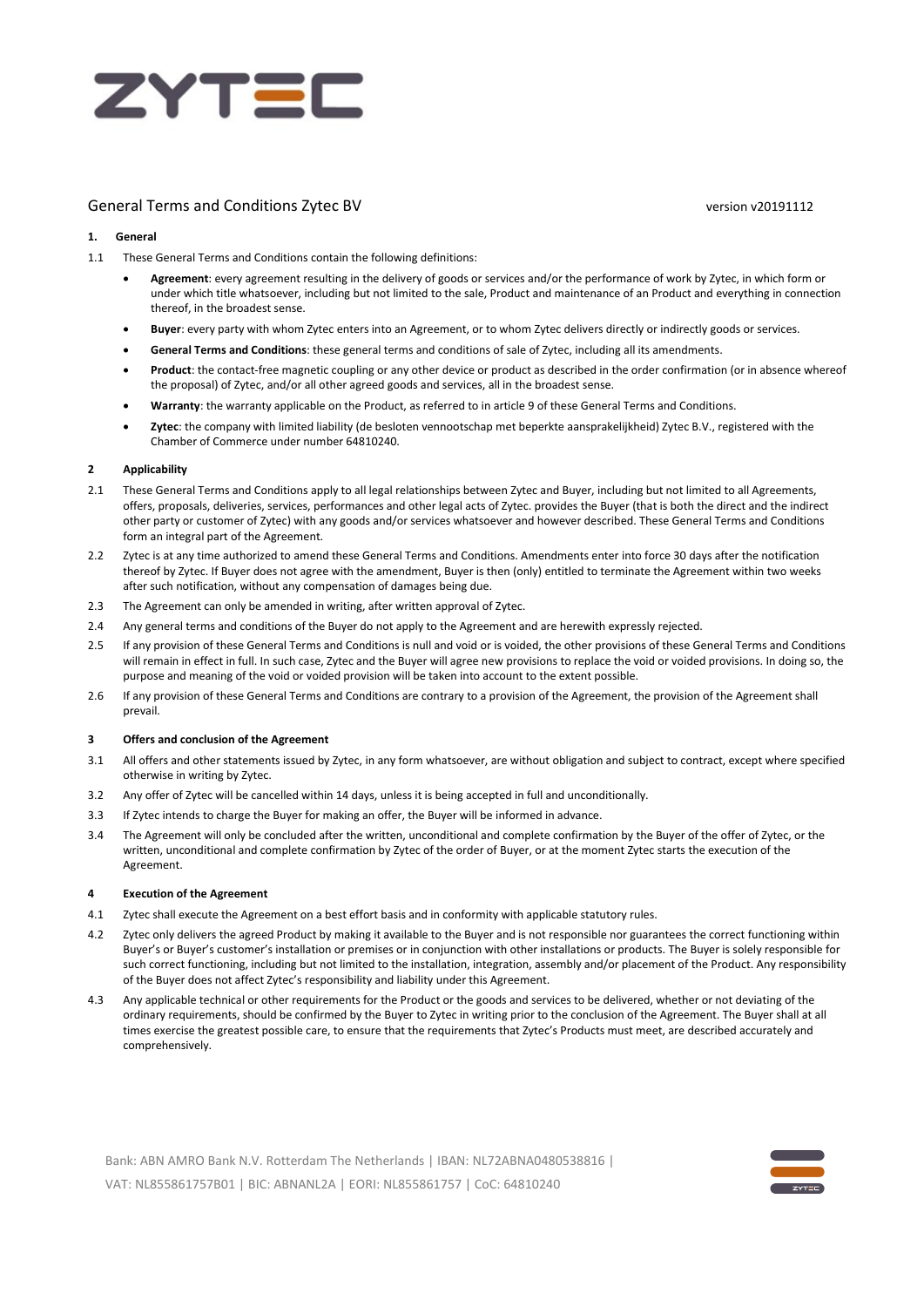

- 4.4 The Buyer guarantees the accuracy and completeness of the information that it submits to Zytec and on which Zytec bases its offer and the Agreement. Measurements and information stated in drawings, pictures, catalogues, websites, quotations, advertising material, standard sheets etc. shall not have a binding effect on Zytec, except where explicitly specified otherwise by Zytec.
- 4.5 If Zytec shows a model, sample or example, this is meant to be showed as example only: the characteristics of the Product or the goods and services to be delivered can deviate.
- 4.6 Zytec is entitled to involve subcontractors or other third parties for the execution of the Agreement, at its sole discretion.
- 4.7 Zytec is entitled to deliver goods and services that do not materially deviate from the agreed form, fit and function.
- 4.8 The Buyer shall ensure that all i) information, data, authorisations, permits and other documentation, ii) Products, connections, energy and tools, and iii) persons, capacity and know how, required for the proper performance of the Agreement, will at its own cost be (made) available to Zytec in time.
- 4.9 If it is agreed that the Agreement will be executed in parts of phases, Zytec can only be obliged to execute the next phase, after prior written approval of the previous phase by the Buyer and after prior payment of all outstanding invoices.
- 4.10 The Buyer is responsible for and bears the risk in connection with any of its requirements, specifications, designs, proposals, constructions, drawings, calculations, materials and the use of specific subcontractors, suppliers or other parties provided or prescribed to Zytec and in connection with any approved designs of Zytec.
- 4.11 The Buyer is responsible for any damages to and the loss of any material, tools and parts made available or present at the place of work.

# **5 Delivery**

- 5.1 Unless otherwise agreed, deliveries shall be made ex works/warehouse Zytec (EXW). All terms of delivery shall be in conformity with the Incoterms (EXW), latest version.
- 5.2 All Products are deemed to be delivered once the Buyer has been notified to be ready for transport, or in absence of such notification once the Products has left Zytec's warehouse. All risks connected to the Products are then being transferred to the Buyer. The Buyer is obliged to accept the delivery of the Products as per the ready-for-transport notification and arrange for the necessary, adequate and timely transport and insurances for its own risk and account.
- 5.3 If the Buyer fails to accept timely acceptance of the delivery or fails to arrange for adequate and timely transport, the products shall be stored for the risk and account of the Buyer. The Buyer is then liable for all costs related thereto, including but not limited to storage and handling costs.
- 5.4 The Buyer is obliged to check the delivered products at the date of delivery, including but not limited to quantity, quality and whether the delivered Products are in conformity with the Agreement. Visible defects should be reported and notified in writing to Zytec within 48 hours after delivery. Invisible defects should be reported and notified to Zytec within 10 working days after installation of the Products, but no longer than 4 weeks after delivery. Notifications should be in writing substantiated with the relevant defects, the date of discovery, all available proof and a description of possible measures to be taken. In absence of such notification, the Products are deemed to be delivered in good order, in conformity with the Agreement and accepted by the Buyer, in which case the Buyer can no longer claim for defects.
- 5.5 Also the Buyer is deemed to have accepted the Products delivered i) after its confirmation to that extent, and ii) after Product or use of the Products delivered.
- 5.6 All (delivery) periods and (delivery) dates agreed or specified by Zytec shall be non-binding, non-fatal and merely be indicative, established to the best of the Zytec's knowledge on the basis of the information available to it at the time of entering into the agreement. Zytec shall to the best of its ability observe the time of delivery agreed upon. Zytec shall make every reasonable effort to observe final (delivery) periods and final (delivery) dates wherever possible. Zytec can in no event be bound by a (delivery) period or (delivery) date, final or otherwise, that can no longer be achieved as a result of circumstances outside of Zytec's control or that occurred after the date on which the Agreement was concluded. Zytec shall also not be bound by a (delivery) date or (delivery) period, final or otherwise, if the parties have agreed on a change to the content or scope of the Agreement (included but not limited to additional work, change in specifications etc.) or a change in the approach to the execution of the Agreement. If there is a risk that a time period will be exceeded, Zytec can consult with the Buyer the possible implications for the planning. Zytec is not liable for damages caused by late delivery.
- 5.7 The mere fact that a (delivery) period or (delivery) date, final or otherwise, specified by Zytec or agreed between the parties has been exceeded, shall not mean that Zytec is in default. In all cases – including but not limited to the event that a final (delivery) period or (delivery) date has expired– Zytec shall not be in default until the Buyer has given Zytec a written notice of default including a reasonable term to perform of at least 30 days. The notice of default must contain a comprehensive and detailed description of the breach as possible, in order to ensure that Zytec has the opportunity to respond adequately.
- 5.8 Unless Zytec's performance or delivery is not separable, Zytec shall be entitled to effect partial deliveries within the time of delivery agreed upon and, if an order is performed in partial deliveries, to invoice each partial delivery separately.
- 5.9 The Buyer is responsible for the onsite installation of the Products, which will be for its own risk and account of the Buyer, unless explicitly agreed otherwise. Zytec is not liable for any damages in connection with the Product of the Products.
- 5.10 If, in relation to the performance of the agreement, Zytec needs particulars to be supplied by the Buyer or if Zytec has stipulated a payment guarantee and these particulars or payment guarantee have not been received prior to the date of delivery agreed upon, Zytec shall not be obliged to deliver until a reasonable time after the required particulars or stipulated payment guarantee have been received.
- 5.11 The Buyer located in an EU Member State other than the Netherlands shall inform Zytec in writing about his VAT identification number. Furthermore, the Buyer shall provide all necessary information and documents that Zytec requires as proof that the Products have been delivered in an EU Member State other than the Netherlands. The Buyer will indemnify Zytec and hold Zytec harmless for all claims and damages resulting from not or not entirely complying with the provisions in this article.

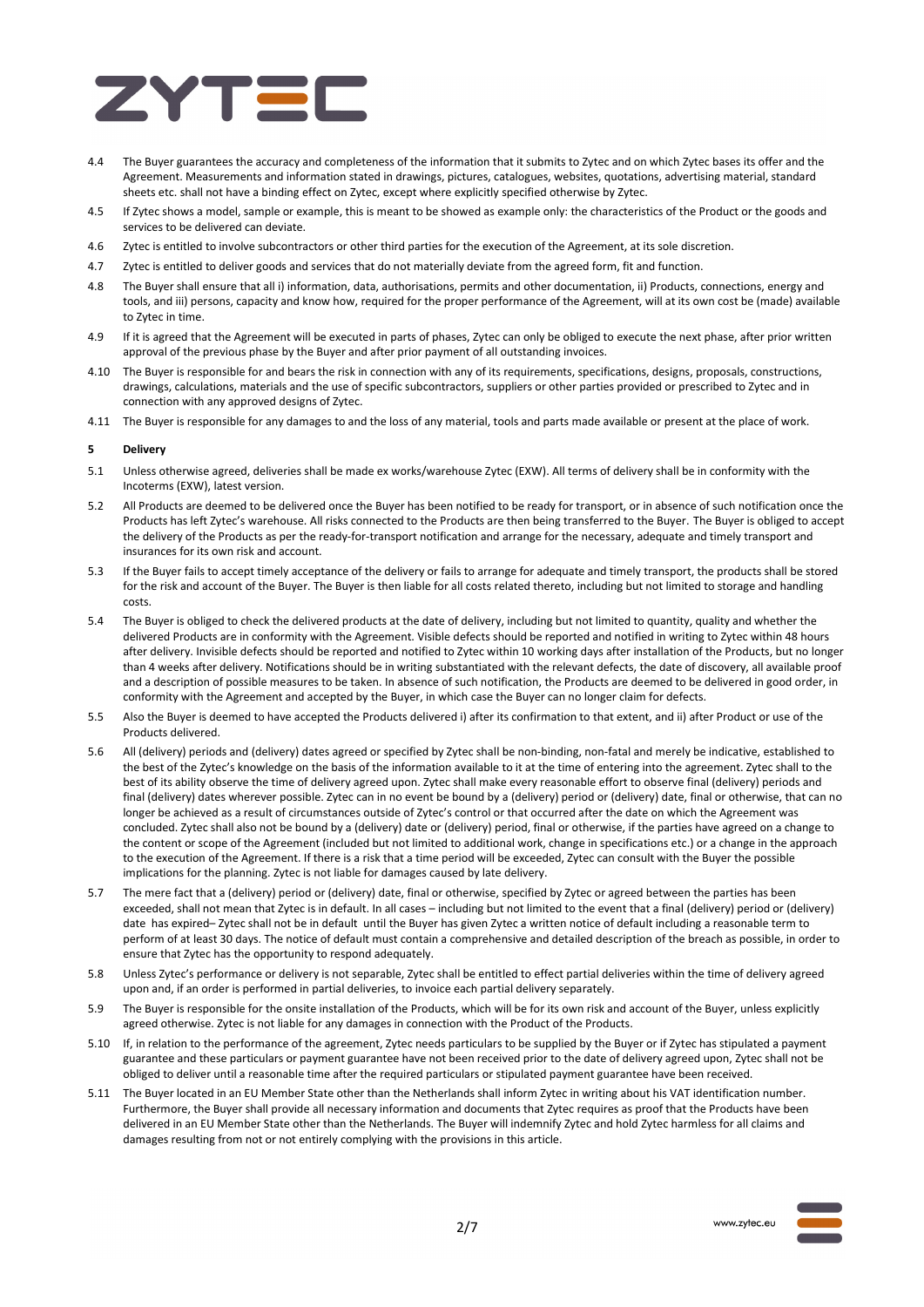

- 5.12 The Buyer shall, at its sole expense, obtain any and all import licenses and governmental approvals that may be necessary to permit the performance by Zytec under the Agreement and the acceptance thereof by the Buyer.
- 5.13 The Buyer shall be responsible for ensuring that all Products delivered comply with all health, safety, environmental and other standards, specifications and other requirements imposed by law in the country the Buyer has delivered the Products.
- 5.14 The Buyer shall examine whether the Products and the product information meet all the requirements of the applicable legislation in the country the Products are delivered to. The Buyer shall inform Zytec immediately, should any Product or product information not meet any such requirement. Should the Buyer fail to provide Zytec with such information, the Buyer will indemnify and hold Zytec harmless against any claims from third parties (including governmental bodies) and damages related to the non-compliance of the Products with the local legislation and regulations and against all damage and costs that Zytec will suffer or incur in relation to such a claim.

# **6 Transport and Packing Material**

- 6.1 The Products will be delivered in Zytec standard packing material. Should the Buyer request for different packing material due to the method of transport, this is for the risk and account of the Buyer. In the event that Zytec makes loan packing material available, it must be returned to Zytec free of charge forthwith in a reasonable state and without any product remains. If this loan packing material has not been returned within the applicable term, has been returned in damaged state and/or with product remains, the costs of extra rental, replacement, repair, cleaning and/or removal will be charged to the Buyer.
- 6.2 From the moment of dispatch by Zytec until the moment at which the loan packing material will be back in Zytec's possession, the Buyer shall be fully liable for all damages to the loan packing material, as well as for all damages which the Buyer or any third person might suffer in any way.
- 6.3 Packing material that has become the property of the Buyer shall only be capable of being used in commercial traffic if the company name and logo of Zytec its trademark and other indications have been made unrecognizable. Transportation vehicles that are the property of or have been made available by Zytec must be discharged or unloaded immediately after arrival.
- 6.4 The transport and packing material made available by the Buyer shall be clean and comply with the statutory requirements and standards for safe and reliable transport. If the equipment or packing material does not comply with such requirements and standards. Zytec is authorized to refuse to load or use equipment and packing material made available by the Buyer, without being responsible or liable for the consequences resulting thereof.

#### **7 Prices**

- 7.1 All prices are exclusive of any taxes, including but not limited to value-added tax (VAT), duties, fees or other charges imposed by any governmental authority, domestic or foreign, in connection with the Agreement.
- 7.2 Except where explicitly agreed otherwise, all prices are in euros all payments must be effected in euros.
- 7.3 The costs of Zytec's packing material for single use, if any, are included, unless agreed otherwise.
- 7.4 Any financial consequences of amendments of the Agreement and additional/less work shall be for the account of the Buyer and charged by separate invoice or by the final invoice, at Zytec's sole discretion.
- 7.5 Zytec is entitled to adjust the applicable prices until 3 business days prior to the contractual date of delivery. If the Buyer does not wish to agree to this change, the Buyer shall be entitled to terminate the agreement in writing within 3 business days after the said notification with effect to the date on which the change is due to enter into force but only in so far as it has not yet been performed at the time of Zytec's notification of the change in price.
- 7.6 Zytec shall at all times be entitled to change prices if the event of cost raising events, including but not limited to government measures or prescriptions, the raise of purchase prices, salaries, charges, costs or other cost price elements outside Zytec's direct influence. The Buyer is not entitled to terminate the Agreement as a result of such cost raising event, unless Zytec's total price raises with more than 25% in which event the Buyer is entitled to terminate the Agreement by written notification within 8 calendar days after the announcement of the price change. The Buyer shall then pay Zytec for the executed work and/or deliveries made against the applicable tariffs and rates of Zytec and, if a fixed price has been agreed, pay a pro rata parte part thereof.

# **8 Payment**

- 8.1 All payments must be effected by the method of payment agreed and within the time the parties agreed upon.
- 8.2 Unless agreed otherwise, the payment term of invoices are 8 calendar days after the date of invoice. Advance invoices should be paid prior to the execution of the Agreement.
- 8.3 Payments should be made without any discount, postponement or set off. Payments by the Buyer shall first be used to pay any interest and costs being due, thereafter the longest outstanding invoices, even if the Buyer uses another description or designation with the payment.
- 8.4 Parties can agree that Zytec's performance shall be paid on calculation-basis in whole or in part. In such case Zytec will provide the Buyer with an estimation based on the applicable hourly rates and the estimated material costs. In absence thereof, the normal reasonable hourly rates and material costs of Zytec apply.
- 8.5 Zytec is at any time entitled to request payment by sending advance invoices, interim invoices or final invoices, at its sole discretion.
- 8.6 If the Buyer fails to pay the amounts due or to pay the amounts due within the payment term, the outstanding amount will be immediately due and payable without any further demand or notice being required. The outstanding amount will then be raised with the applicable statutory commercial interest (as referred to in article 6:119a of the Dutch Civil Code) and costs for extra-judicial debt collection costs, without prejudice to Zytec's other rights and entitlements.
- 8.7 The amount of the extra-judicial debt collection costs are equal to the following amount:



www.zytec.eu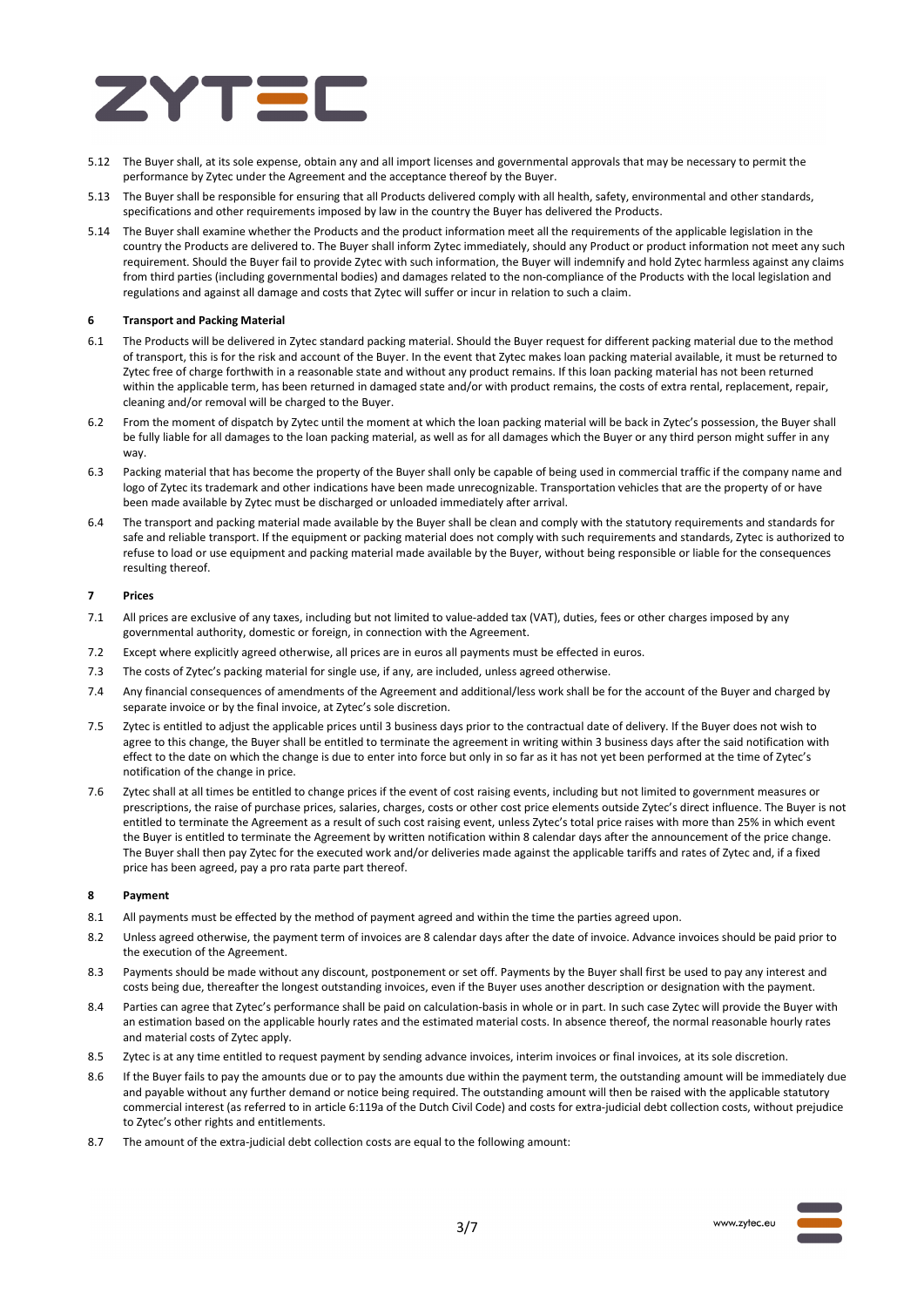

- 15% over the first EUR 10.000
- 10% over the remainder until EUR 50.000
- 5% over de remainder
- with a minimum amount of EUR 750,00. If Zytec proves higher costs have been made, these higher costs will be compensated in full.
- 8.8 If the Buyer still fails to pay the due and payable amount, Zytec may refer the debt for collection and start legal proceedings, in which case the Buyer shall also be obliged to pay all in-court expenses in addition to the total amount due, including all attorney and other legal costs and costs of external experts.
- 8.9 If payment by way of L/C has been agreed upon, this L/C must be irrevocable, confirmed and cover the entire Agreement price and it must be opened by the Buyer with a leading bank within 15 days after the Agreement has been concluded. Confirmation must be effected by a bank specified by Zytec. The L/C will be subject to the "Uniform Customs and Practice for Documentary Credits, 1993 Revision", ICC publication nr 500.
- 8.10 Zytec's administration will provide for complete proof concerning the outstanding balance by the Buyer, unless the Buyer proves the contrary.

#### **9 Warranty**

- 9.1 Zytec provides a Warranty on the Product to the extent this is explicitly agreed in the Agreement, which Warranty shall then be subject to the applicable warranty provisions and the warranty period as mentioned in the Agreement and in this article. If no specific warranty or warranty period has been agreed on the Product, a warranty of one year applies.
- 9.2 During the agreed warranty period, Zytec shall at its sole discretion repair or replace defect or defective parts of the Product at its own costs, or give the Buyer a reduction on the price. In the event of a repairing or replacement, Zytec is only obliged to replace the respective part, if and after Zytec has made several efforts to repair the part, without result, and the defect is sufficiently serious to require the part being replaced. Defect or defective parts should be delivered at Zytec's warehouse, where it will be repaired or replaced and made available to the Buyer. Replaced parts shall become the property of Zytec and can be used for further investigation or development purposes. The Warranty does not include any work to be done or services to be delivered at the Buyer's location and shall in case necessary be charged separately, including but not limited to dismantling, (un)Product, assembly, investigation and testing. Travel costs will also be charged separately.
- 9.3 Any claims under the Warranty should be made directly after the defect or damage has been discovered, but not later than one week after discovery. The Buyer shall then take all necessary measures to avoid further damages, immediately stop the Product, start an investigation, collect evidence (like photos) and notify Zytec as soon as possible. A claim under the Warranty should be made in writing to Zytec, substantiated with a description of the defect, damage, problem and relevant circumstances and all available evidence. As soon as possible after a claim under the Warranty is being made, the Buyer will offer the defect or defective part to Zytec for further investigation to the defect, defective part, problem or damage or for reparation or replacement at Zytec's location, duly transported, packed and delivered free of charge. If the Products can not be delivered at Zytec's location, Zytec will be invited at the location of the Product. Any additional costs, including travel or other costs made by Zytec in connection therewith, will be for the account of Buyer and Zytec can demand the advance payment thereof. Zytec is also entitled to start an investigation on the location (at Buyer's or Buyer's Customer's premises) where the problem occurred and collect the necessary evidence. The Buyer will provide Zytec access to that location or premises.
- 9.4 If Zytec has received a valid claim under the Warranty and Buyer has offered the respective part to Zytec, Zytec shall do its best endeavours to investigate the claim and if the claim is being accepted, start the repairing or replacement and/or execute its (other) obligations under the Warranty. Thereafter the Product shall be made available to the Buyer and delivered in accordance with clause 5 of these General Terms and Conditions.
- 9.5 There is no warranty on batteries or repaired or replaced parts. The warranty does not include defects, defective parts or damages caused by disaster, including but not limited to thunder, lighting, currents, floods, destruction, sabotage, attacks or other external circumstances or conditions outside Zytec's control.
- 9.6 The Warranty does not or no longer apply and any claim is not valid, if:
	- at the delivery the defect, problem or damage was visible or could have been visible after investigation and has not been mentioned on the delivery report;
		- the type- or serial number of the Product has been removed or changed;
		- the Product has been (un)installed by an uncertified installer;
		- the Products has been modified, changed or repaired without written approval of Zytec;
		- the claim is caused by or related to incorrect, incompetent or unauthorized use of the Product, or the manual, instructions or guidelines provided by Zytec has not been followed or complied with;
		- the claim is caused by or related to unauthorized repairing, (un)Product or (de)assembly by any other than a certified partner of Zytec;
		- the claim is caused by or related to normal wear and tear, or the lack of proper and periodic maintenance;
		- the claim does not (solely) concern the Product's functional or technical characteristics, but concerns colour, design, form, shape, noise or other characteristics;
		- under the provisions of the Agreement, the defect, problem or damage should be for the account of the Buyer;
		- the Buyer has assisted Zytec insufficiently in resolving the claim, has granted Zytec insufficient access, the Buyer has not fulfilled its obligations under the Agreement, or the claim has been made in bad faith;
		- the Buyer complies with the applicable Warranty provisions, including the provisions in this article.

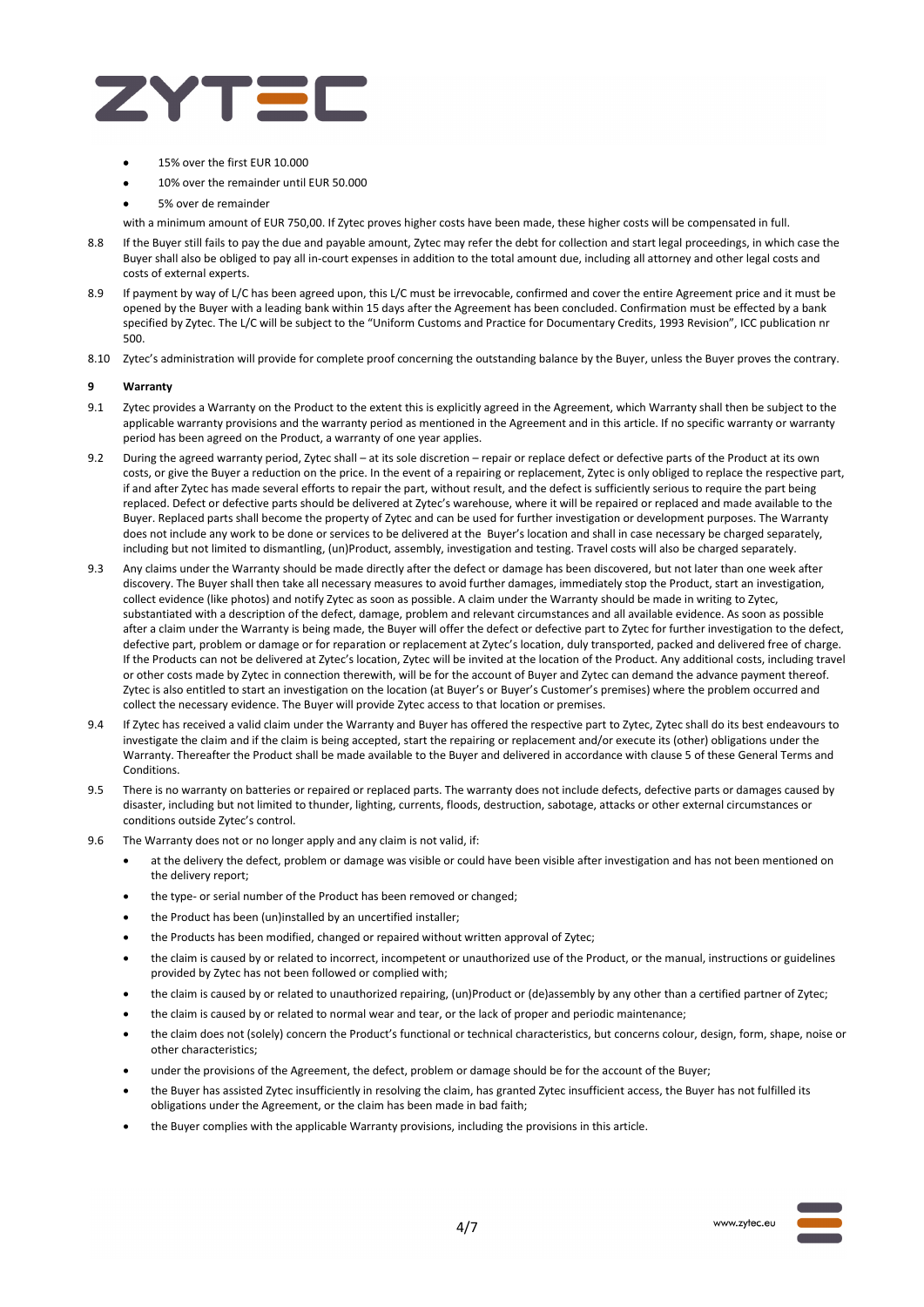

### **10 Security and Retention of Title**

- 10.1 If during or after the conclusion of the Agreement Zytec has reasons to believe that the Buyer will not completely or timely fulfil its obligations under the Agreement, Zytec is entitled to demand (additional) security for Buyer's existing or future obligations. As long as the Buyer fails to provide the requested (additional) security, Zytec is entitled to postpone its obligations under the Agreement and – after the Buyer has been put in default – rescind the Agreement.
- 10.2 All delivered goods by Zytec to the Buyer shall remain the sole property of Zytec, until the Buyer has fulfilled all its obligations towards Zytec under any and all applicable Agreements, including but not limited to all its existing or future payment obligations during the term of the Agreement, or other obligations. As long as the retention of title is applicable, the Buyer is entitled to use the delivered goods in the normal conduct of his business, but shall not be entitled to sell, vest a right of pledge or any other right on the respective goods. The Buyer is obliged to forthwith inform Zytec if third parties exercise rights in respect of goods to which the property is still retained by Zytec. As soon as Zytec has any grounds for presuming that the Buyer will be in default of payment or fail to pay in good time, Zytec shall be irrevocably authorized, without notice of default being required, to remove or cause to remove the products in which property is retained by Zytec from the premises where they are located.
- 10.3 The Buyer is obliged to store the Products that have been delivered subject to retention of title with the necessary care and in such a manner that the Products can be identified as property of Zytec.
- 10.4 If the Buyer creates a new item (partly) from or with items delivered by Zytec, the Buyer shall only create this item for the benefit of Zytec and the Buyer shall retain the newly created item for Zytec until such time as the Buyer has paid all amounts due pursuant to the agreement; in this case Zytec shall remain the owner of the newly created item until the Buyer has fulfilled its payment obligations in full.
- 10.5 As long as the retention of title is applicable, the Buyer has the obligation to i) keep the respective goods full insured against fire, explosion, water, demolition and theft and provide Zytec a copy of the insurance policy on its first request, ii) to pledge all claims under the insurance policy in favour of Zytec as described in article 3:239 of the Dutch Civil Code, iii) to pledge the proceeds of any sale of the respective goods in favour of Zytec, as described in article 3:239 of the Dutch Civil Code, iv) to fully cooperate with any further securing of the rights of Zytec.

# **11 Services**

- 11.1 All services provided by Zytec are on a best effort basis, based on the knowledge available with Zytec and the information provided by Buyer. Services can include consultancy, engineering, courses etcetera. Zytec is free to determine the content of the Services within its obligations under the Agreement, but is not responsible or liable for the content or the consequences of its services, nor for the follow up by its customer(s). The services can not be considered as an advise, representation or warranty.
- 11.2 In the execution of its Services, Zytec is not obliged to follow Buyer's instructions, which concern the content of the Services.
- 11.3 If no term of delivery for the Services has been agreed, Services will be delivered within a reasonable term after the signing of the agreement.
- 11.4 Except where agreed otherwise, services shall only be delivered during working hours and working days.
- 11.5 The content of the Services are confidential for which the confidentiality clause in clause 15 applies. The Buyer, its customer or participants shall not make the content of the Services available to third parties or the public.

#### **12 Termination**

- 12.1 Zytec is in any event authorised to postpone the execution of the Agreement, or to terminate the Agreement in full or in part, with immediate effect, in writing without being liable for any damages, compensation or costs, in the following events:
	- 12.1.1 If the Buyer has been declared bankrupt, a moratorium of payments has been declared, provisionally or otherwise, if a winding-up petition is filed in respect of the other party or if the other party's company is wound up or terminated for reasons other than restructuring, reorganisation or merger of companies, if the Buyer's assets has been seized or otherwise loses the control over its equity;
	- 12.1.2 If the Buyer does not comply with or perform its obligations under the Agreement properly, in full and/or on time;
	- 12.1.3 If after the entering into the Agreement, Zytec has become aware of circumstances giving good cause for concern that i) the Buyer will not comply with its obligations under the Agreement, ii) Zytec can not perform under the Agreement as a good contractor;
	- 12.1.4 If after the entering into the Agreement, there is a change of circumstances, based upon which Zytec is no longer prepared or able to execute the Agreement, or no longer under the same conditions;
	- 12.1.5 If the Buyer does not provide the form of security, as requested by Zytec;
- 12.2 If any of the event in clause 12.2 occur, all claims and accounts receivable of Zytec are immediately due and payable The Buyer then is obliged to return all delivered but unpaid products and materials and Zytec will have unlimited access to the premises of the Buyer or the Buyer's customer.
- 12.3 The Buyer shall only be authorised to rescind or terminate in part or in full the agreement, as a result of an attributable failure to perform under this agreement if the Buyer has given Zytec a written notice of default including a reasonable term to perform of at least 30 days. The notice of default must contain a comprehensive and detailed description of the breach as possible, in order to ensure that Zytec has the opportunity to respond adequately.
- 12.4 The Buyer shall only be entitled to terminate the agreement, in writing without notice of default if the other party is, provisionally or otherwise, if a winding-up petition is filed in respect of the other party or if the other party's company is wound up or terminated for reasons other than restructuring, reorganisation or merger of companies. Zytec shall under no circumstances be obliged to reimburse any amount that have already been received or to pay any compensation in the event of such termination.

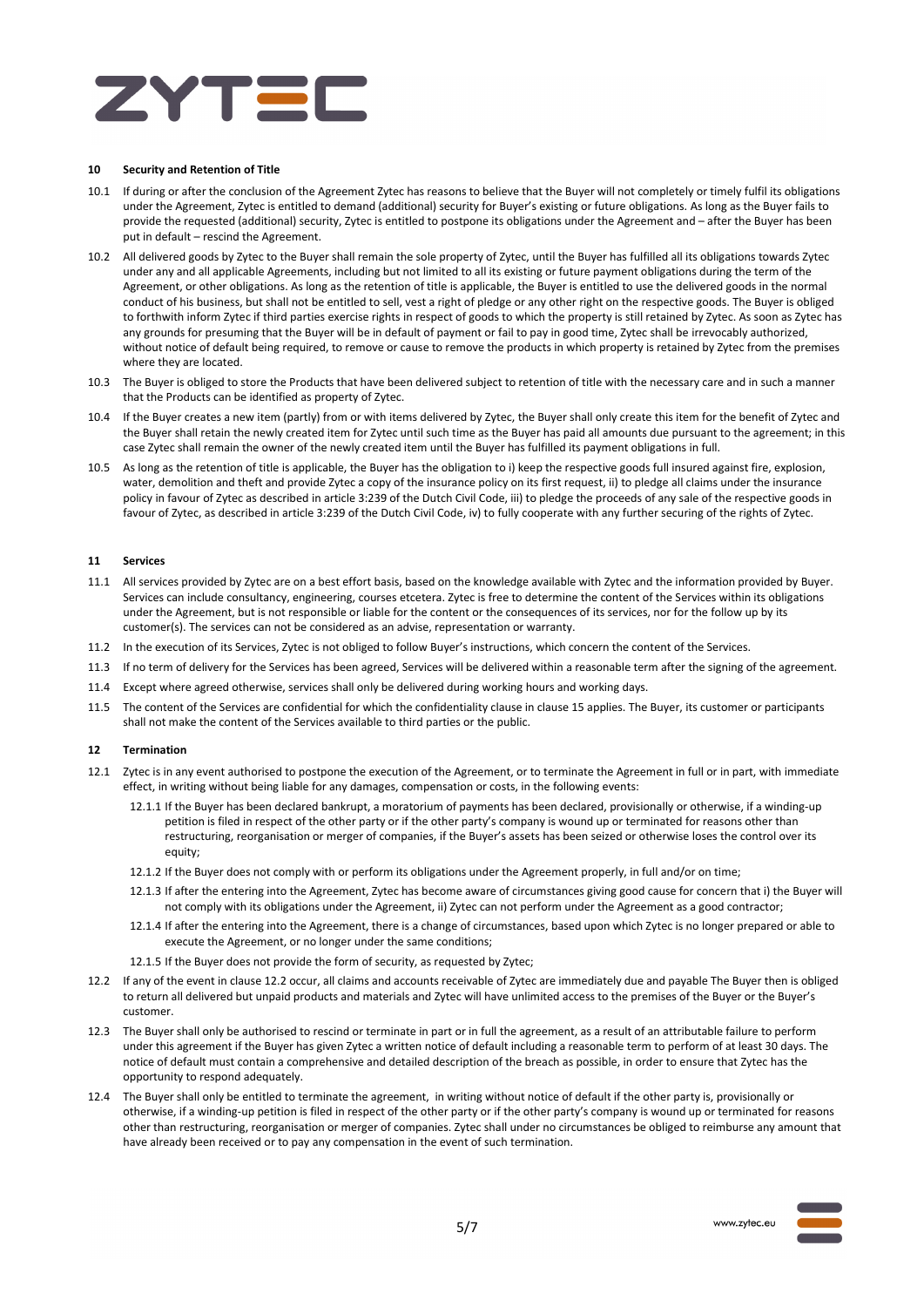

12.5 In the event that the Buyer commits or is subject to any one of the circumstances referred to in paragraph 2 of this Article, all Zytec receivables and claims will immediately become due and payable and Zytec shall have the right to suspend or cancel any other agreement for the supply of Products and services concluded with the Buyer.

# **13 Force Majeure**

- 13.1 In the event the performance of the agreement is impeded through circumstances beyond Zytec's control (force majeure), Zytec shall have the right to demand in writing, without judicial intervention, that the agreement is adapted to the circumstances or that the performance of the agreement is suspended or to cancel the agreement in its entirety or in part, without being obliged to pay any compensation.
- 13.2 For the purposes of this agreement force majeure is understood to mean any circumstance which Zytec could not reasonably have taken into account and as a result whereof the normal performance of the agreement cannot reasonably be required by the Buyer such as, to the extent not already included therein, natural and environmental disasters, war, danger of war, civil war, riots, strikes, partial or complete nonperformance by third parties which were to supply products or services, lack of raw material, semi-manufactured articles, auxiliary material and/or energy, transport problems, fire and other calamities at Zytec or at its suppliers.
- 13.3 In the event that partial or complete suspension as referred to in paragraph 1 of this article would affect the significance of the later performance of Zytec vis-à-vis the Buyer to such extent that acceptance by the latter could no longer be reasonably required, the Buyer shall be released from this obligations to take further delivery.
- 13.4 Performance in one or more instances during circumstances as referred to in paragraph 2 of this article does not invalidate the right to suspension or cancellation in other instances.

# **14 Liability**

- 14.1 Representations made by or on behalf of Zytec in respect of the quality, composition, properties, use and the like of the Products sold shall only be binding upon Zytec if explicitly been agreed upon in writing.
- 14.2 Zytec is only liable for damages i) as a result of intent or gross negligence of Zytec or its staff, and ii) after Zytec has been put in default by the Buyer within 14 days after discovery of the non-performance and Zytec has been granted the possibility to remedy such non-performance within 30 days after the notice of default. Zytec is not liable for damages if these has been caused by i) the lack or absence of a security plan, the non-observance of applicable rules, guidelines and laws, or ii) incomplete or incorrect information provided by the Buyer.
- 14.3 If Zytec is liable for damages, this liability is limited to direct and material damages being solely caused by the attributable non-performance of a written obligation of Zytec under the Agreement. Zytec is not liable for any form of indirect or consequential damage, including but limited to i) delay damage, ii) loss of turnover, profit, (cost)savings, capacity, staff or productions means, iii) operating failures or interruptions, iv) installation or deinstallation costs, or v) business closure, nor for immaterial damage.
- 14.4 All Buyer's claims in connection with complaints with respect to the Products delivered are legally barred from pursuing in case the Buyer has not observed its obligations in this article and in article 9.6 (Warranty exclusion grounds) and the time periods that are part thereof. Furthermore, any claim towards Zytec, except those recognized by Zytec, lapses after a period of 3 months from the time the claim arose.
- 14.5 Any liability of Zytec shall at all times be limited to the amount of the net invoice value of the respective goods related to the liability.
- 14.6 The total liability of Zytec for direct damage or loss, for any reason whatsoever, shall, however, under no circumstances exceed EUR 20,000 (twenty thousand euro) per event or series of event with a maximum of EUR 60.000 per calendar year, unless in the event of intent or gross negligence of Zytec or its staff.
- 14.7 The liability of Zytec for loss as a result of death or physical injury shall under no circumstances exceed EUR 1,250,000 (one million two hundred and fifty thousand euro) and EUR 50.000 for liability towards visitors of its premises.
- 14.8 Notwithstanding the above limitations, any liability of Zytec is limited to the amount covered under the insurance policy of Zytec.
- 14.9 The Buyer shall indemnify Zytec against and hold Zytec harmless for all claims by third parties in connection with the performance of this Agreement and the possible damages caused, including but not limited to claims of staff, subcontractors or customers.
- 14.10 Due to product liability as a result of a fault in a Product or system delivered by the Buyer to a third party and that partly consisted of materials provided by Zytec, unless and to the extent the Buyer is able to prove that the damage or loss was caused by these materials.
- 14.11 The provisions of this article and all other restrictions and exclusions of liability referred to in these general terms and conditions shall also apply in favour of all (legal) persons that Zytec engages to execute the Agreement.

#### **15 Confidentiality and Intellectual Property Rights**

15.1 The Buyer shall keep strictly confidential, and shall not disclose to any person other than a party to this Agreement, any information that was received or obtained in connection with the entry into or performance of this Agreement, the negotiations relating to this Agreement or the investigations and provision of information preceding this Agreement, and that relates to the provisions or subject matter of this Agreement or any document referred to in this Agreement including the purchase price or technical data or specifications of the Product or the goods or services delivered by Zytec. The Buyer shall a) keep the confidential information strictly secret, confidential and at a secure location; b) not, without Zytec's prior written consent, use, disclose, disseminate or distribute any confidential information; c) not use any confidential information for any other purpose than the purpose of the Agreement, nor design, develop, provide or market any product or service that would compete with any product or service of Zytec. The Buyer will protect any confidential information from any unauthorized use, disclosure, copying, dissemination or distribution. Without limitation of the foregoing, the Buyer shall: (a) make the confidential information available only to those of its employees, agents and other representatives who have a need to know the same for the purpose of the Agreement, who have been informed that the confidential information belong to Zytec and are subject to the Agreement, and who have agreed or are otherwise obligated to comply with the Agreement; (b) not disclose the confidential information to any third party; (c) make or copy the confidential information only as reasonably required for the purpose of the Agreement; (d) not deliver, distribute, display,